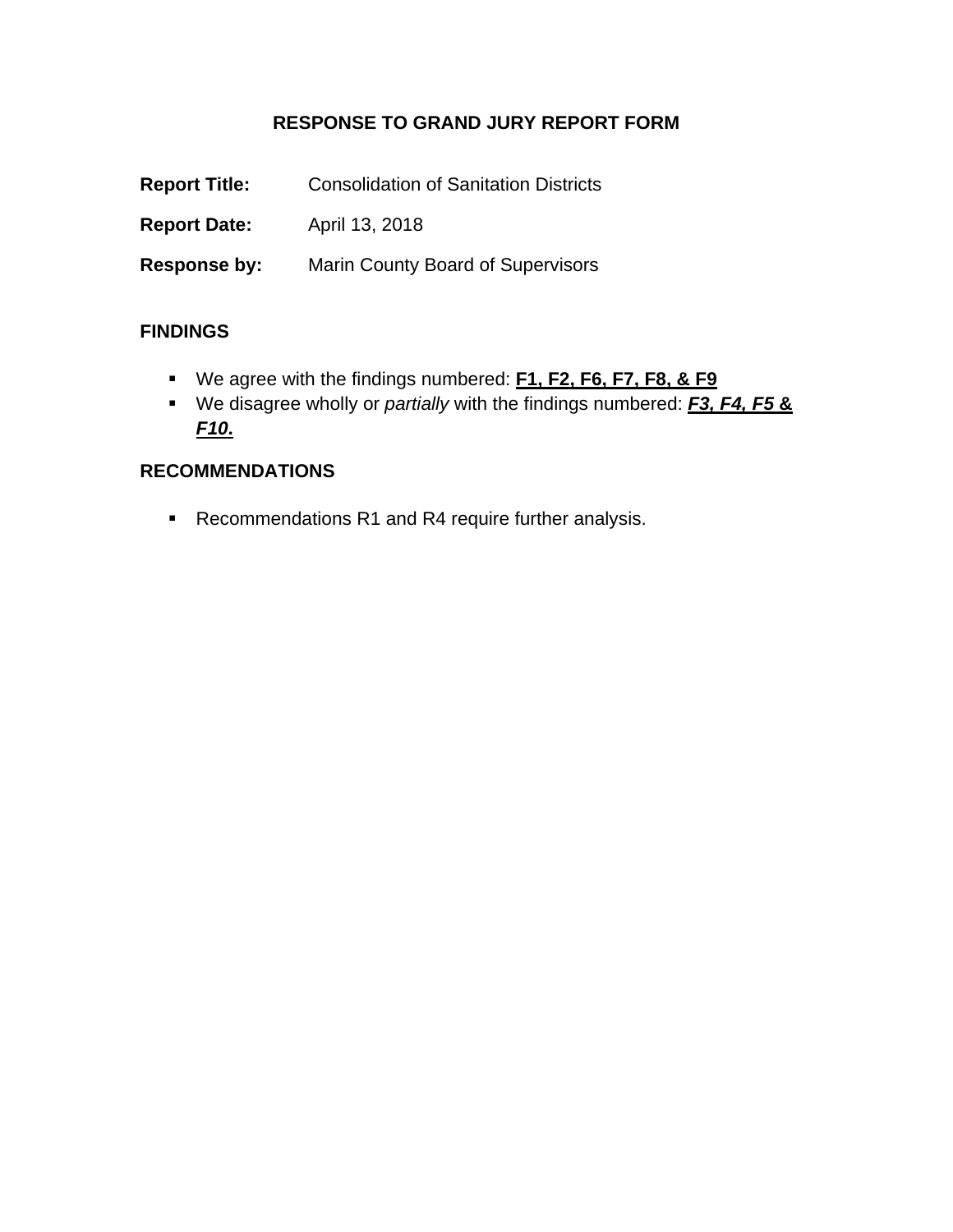### **Marin County Board of Supervisors**

Response to Findings and Recommendations from Grand Jury Report Consolidation of Sanitation Districts

#### **FINDINGS:**

**Statement regarding findings,** the Marin County Board of Supervisors, which also governs the Murray Park Sewer Maintenance District and San Quentin Village Sewer Maintenance District, provides the following information:

#### **F1. "Marin County has a large number of sanitary districts."**

Response: Agree.

**F2. "Independent sanitary districts are accountable only to district voters."** 

Response: Agree.

### **F3. "The public is not greatly involved in local sanitary district governance."**

Response: Partially disagree. The County of Marin can only speak to the two districts it governs, including the Murray Park Sewer Maintenance District and the San Quentin Village Sewer Maintenance District, and therefore cannot comment on other districts' community involvement. For the County of Marin's two dependent special districts, the level of public participation can vary depending upon the issues involved.

### **F4. "The public is not well informed about funding schemes or governance of sanitary districts."**

Response: Partially disagree. The County of Marin can only speak to the two districts it governs and cannot comment on other districts' community involvement or level of awareness regarding funding or governance. The County of Marin has an extensive multi-day public hearing process to develop and approve County budgets, which include special districts, with budget and supplementary information available throughout the year to the public on the County's website. Much of this information can be found at the following links: https://www.marincounty.org/depts/df/special-districts and https://www.marincounty.org/depts/df/final-budgets.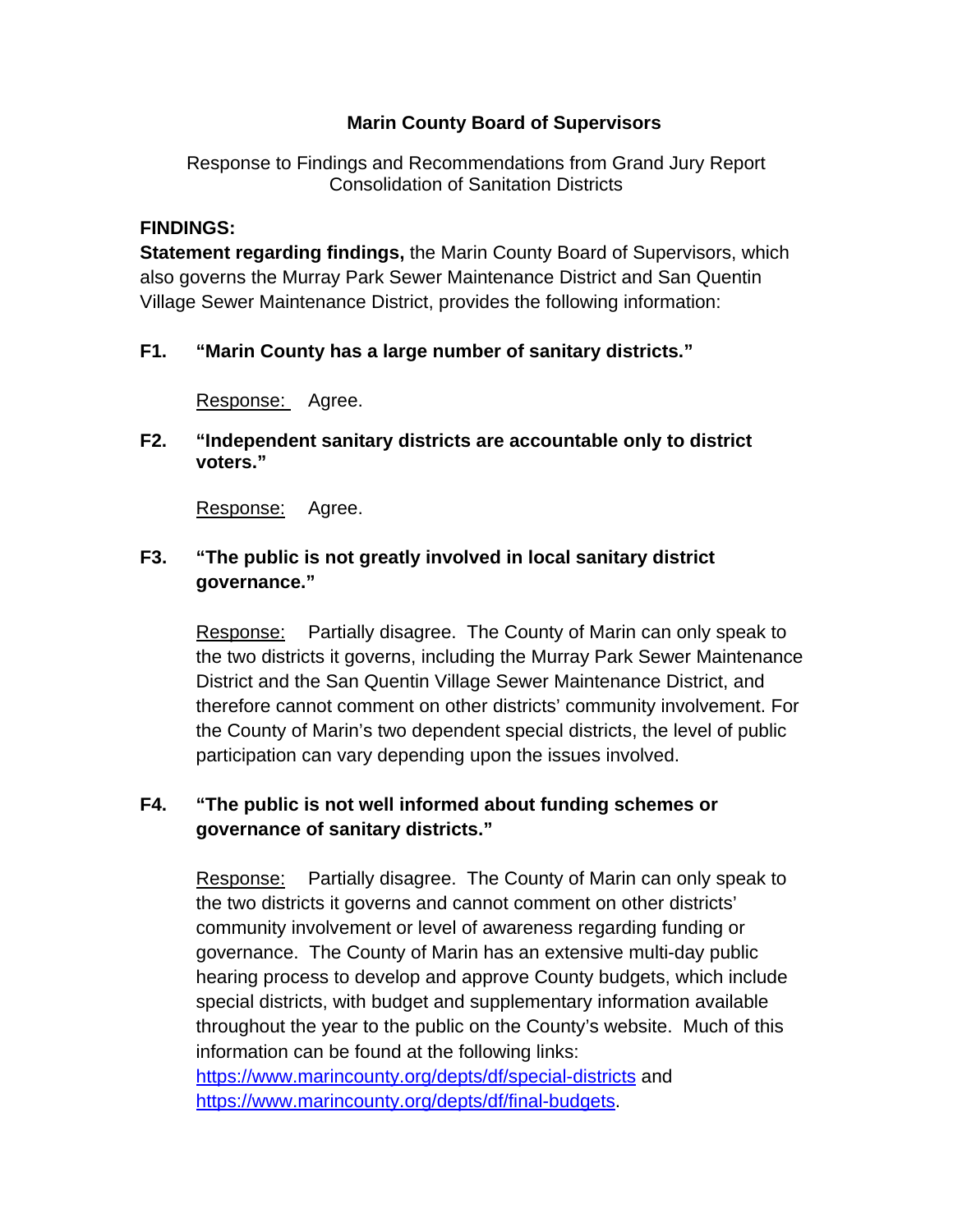## **F5. "Marin County's current system of sanitary districts is not costefficient."**

Response: Partially disagree. The County of Marin can only speak to the two districts it governs and cannot comment on other districts' community involvement. The LAFCO Central Marin Wastewater Services Study Final Report (July 2017) indicates that the two County of Marin dependent districts have the lowest user charge rates (page 3-19).

## **F6. "Consolidation of sanitary districts in Marin has been recommended multiple times by governmental and non-governmental agencies."**

Response: Agree.

# **F7. "Well-executed consolidations of sanitary districts will reduce administrative and operating costs."**

Response: Agree. A well-studied and executed consolidation is likely to reduce administrative and operating costs in the aggregate; however, the fiscal and user charge rate impacts to each participating district could vary.

# **F8. "Well-executed consolidations of sanitary districts will improve service."**

Response: Agree. A well-studied and executed consolidation is likely to improve service overall; however, service impacts to each participating district could vary.

## **F9. "Sanitation districts need to prepare for sea level rise."**

Response: Agree. It is incumbent upon all levels of government, as well as the private sector, to begin planning for sea level rise and to begin contemplating adaptation strategies.

## **F10. "Marin LAFCO is underfunded and understaffed."**

 Response: Partially disagree. Marin LAFCO is a legally separate and independent entity. The County of Marin does not have information or metrics to assess the appropriate funding or staffing requirements of Marin LAFCO.